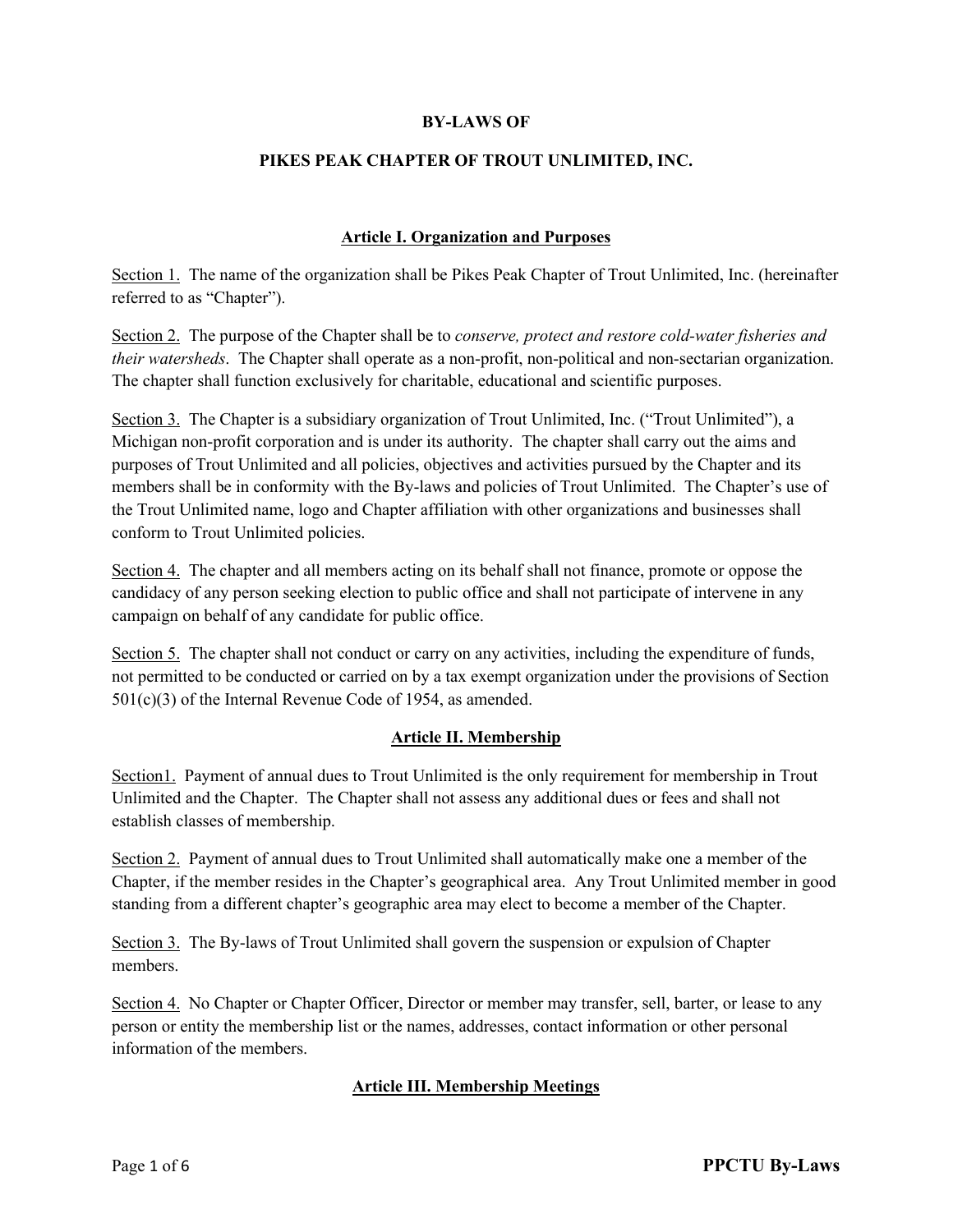Section 1. The Annual Meeting of the Chapter shall be held on a date set by the Board of Directors, to elect Officers and Directors and conduct other business of the Chapter. The President and the Treasurer shall present annual reports to the members.

Section 2. Notice of the Annual Meeting shall be sent to each member at least fifteen (15) days prior to the meeting. The meeting notice shall include the date, time, place and agenda of the annual Meeting and the slate of candidates nominated for election by the Nominating Committee.

Section 3. The Chapter shall hold regular meetings at a date, time and place chosen by the Board of Directors.

Section 4. Special meetings may be called by the President or Board of Directors or upon the written request of the lesser of ten percent (10%) of the members or twenty (20) members. Notice of all special meetings must be given to members at least seven (7) days prior to the meeting and shall include the date, time, place and agenda for the special meeting.

Section 5. *Robert's Rules of Order, Newly Revised* shall govern the meetings on all matters relating to order and procedure, including nominations and elections. Only current members of Trout Unlimited shall be permitted to vote at any meeting of the members and no proxy voting shall be allowed.

## **Article IV. Board of Directors**

Section 1. The Board of Directors is responsible for the general supervision of the Chapter's affairs and finances.

Section 2. The Board of Directors shall consist of no fewer than three (3) non-officer members and the Officers pursuant to Article V, Section 1. Each non-officer Director shall be elected for two-year terms. No non-officer Director shall serve more than two (2) consecutive two-year terms in the same office, but a non-officer Director may again hold the same office after a one-year period out of office. The immediate past President shall be an ex-officio member of the Board of Directors for the term of his or her successor. All Directors shall be current members of Trout Unlimited.

Section 3. The Board of Directors shall meet regularly, but no less than six (6) times per year. Upon notice, the meetings of the Boards of Directors may be conducted by telephone. The Board of Directors may also act by email vote, provided all members of the Board of Directors are permitted the opportunity to participate and all votes are shown to all Directors and reported in the minutes of the Board of Directors.

Section 4. A simple majority of the members of the Board of Directors shall constitute a quorum and a simple majority vote of those present is required to approve any official action.

Section 5. Special meetings may be called by the President or any two (2) members of the Board of Directors. Unless notice is waived by all members of the Board of Directors, notice of any special meeting, including date, time, place and agenda, must be given at least seven (7) days in advance. Notice may be in writing or by electronic communication, including fax or electronic mail.

Section 6. A Director who has missed two or more consecutive meetings of the Board and has failed to notify the President and/or the Board for those absences shall be deemed to have resigned and the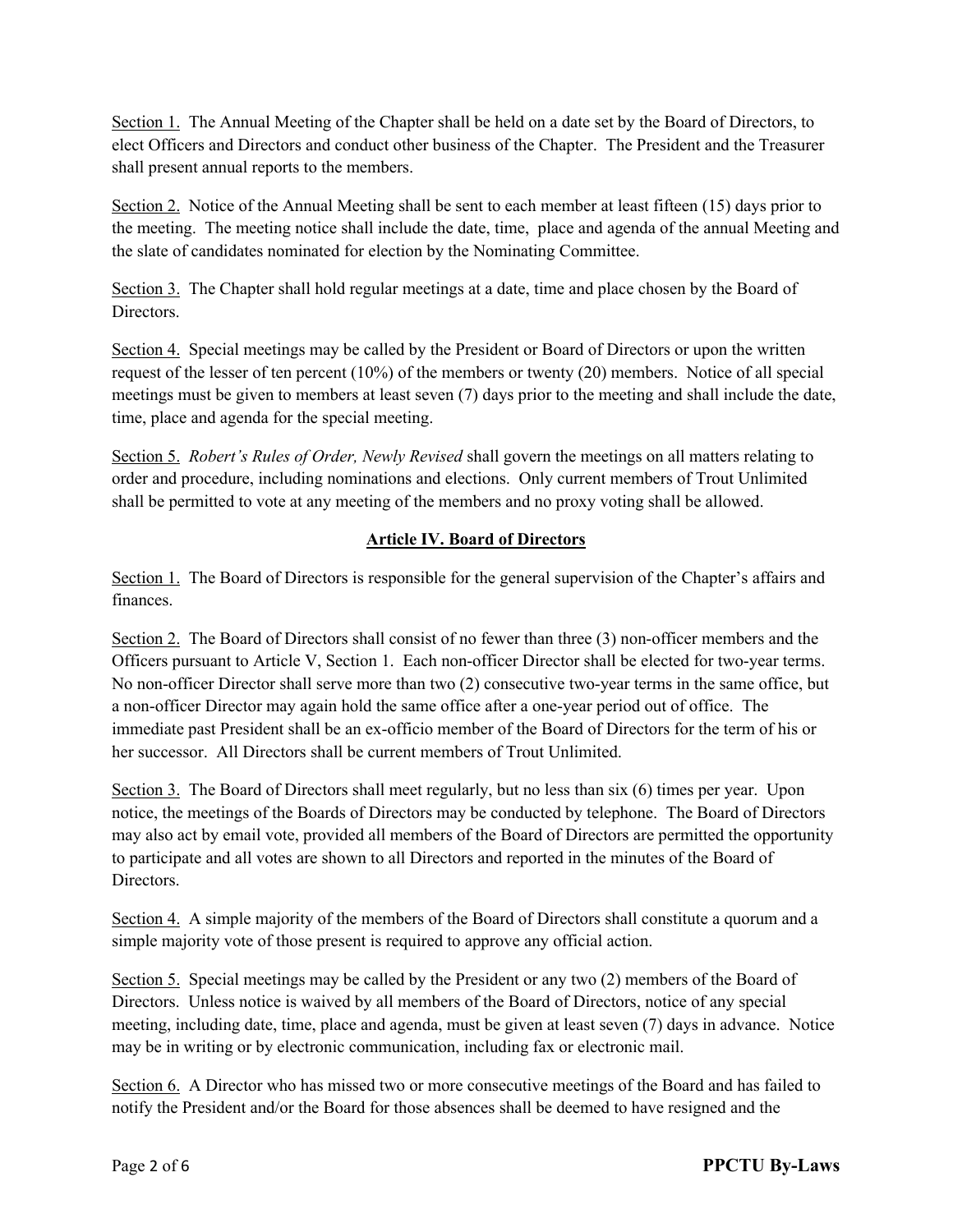Director position shall be declared vacant. The vacancy shall be filled in accordance with Article IV, Section 7 of these by-laws.

Section 7. If a Director is unable to serve for any reason or if a Director is appointed to fill a vacant officer position, the vacant Director position shall be filled for the remainder of the unexpired term by appointment of the Board of Directors.

### **Article V. Officers and Duties**

Section 1. The Officers of the Chapter shall be: President, Vice President, Secretary and Treasurer, all of whom shall be voting members of the Chapter's Board of Directors. All Officers must be members in good standing of Trout Unlimited. No person shall hold more than one (1) office at any time. The Officers shall be chosen and elected by the membership at the annual membership meeting.

Section 2. The President shall serve as general executive officer and shall appoint the chairs of all Chapter committees. The President shall oversee all activities of the Chapter and preside at all membership and board meetings.

Section 3. The Vice President shall assume the duties of the President if the President is absent or unable to perform the President's duties. The Vice President shall perform the duties assigned by the Board of Directors and the President.

Section 4. The Treasurer shall have custody of all funds and property of the Chapter. With the President, the Treasurer may sign and execute, in the name of the Chapter, all contracts, agreements and other obligations of the Chapter. When necessary or proper, the Treasurer shall endorse for collection on behalf of the Chapter, all checks, notes, drafts and electronic credits and transfers and shall deposit same and all other revenues to the credit of the Chapter in such bank or banks as the Board of Directors designates. All vouchers for the disbursement of funds of the Chapter above \$250 shall be signed by the President and counter-signed by the Treasurer. The Board of Directors may impose such alternate authority or limitations of authority to execute contracts, sign checks or use other forms of payment as the Board of Directors deems appropriate and may require that the Treasurer be bonded. The Treasurer shall also:

- A. Keep full and accurate accounts of monies received and paid on account of the Chapter, give a financial report at each meeting of the Board of Directors, and whenever required by the Board of Directors, render a statement of the Chapter's accounts and report to the membership.
- B. Submit a complete Annual Financial Report (AFR) for the Chapter to Trout Unlimited prior to the deadline set by Trout Unlimited. The AFR will be in compliance with the policies and requirements of Trout Unlimited and will contain a complete and accurate accounting of all revenues, expenses, volunteer hours by members of the Chapter and any additional items prescribed within the AFR form.
- C. The Treasurer will also make all necessary filings with the Internal Revenue Service and state and local authorities.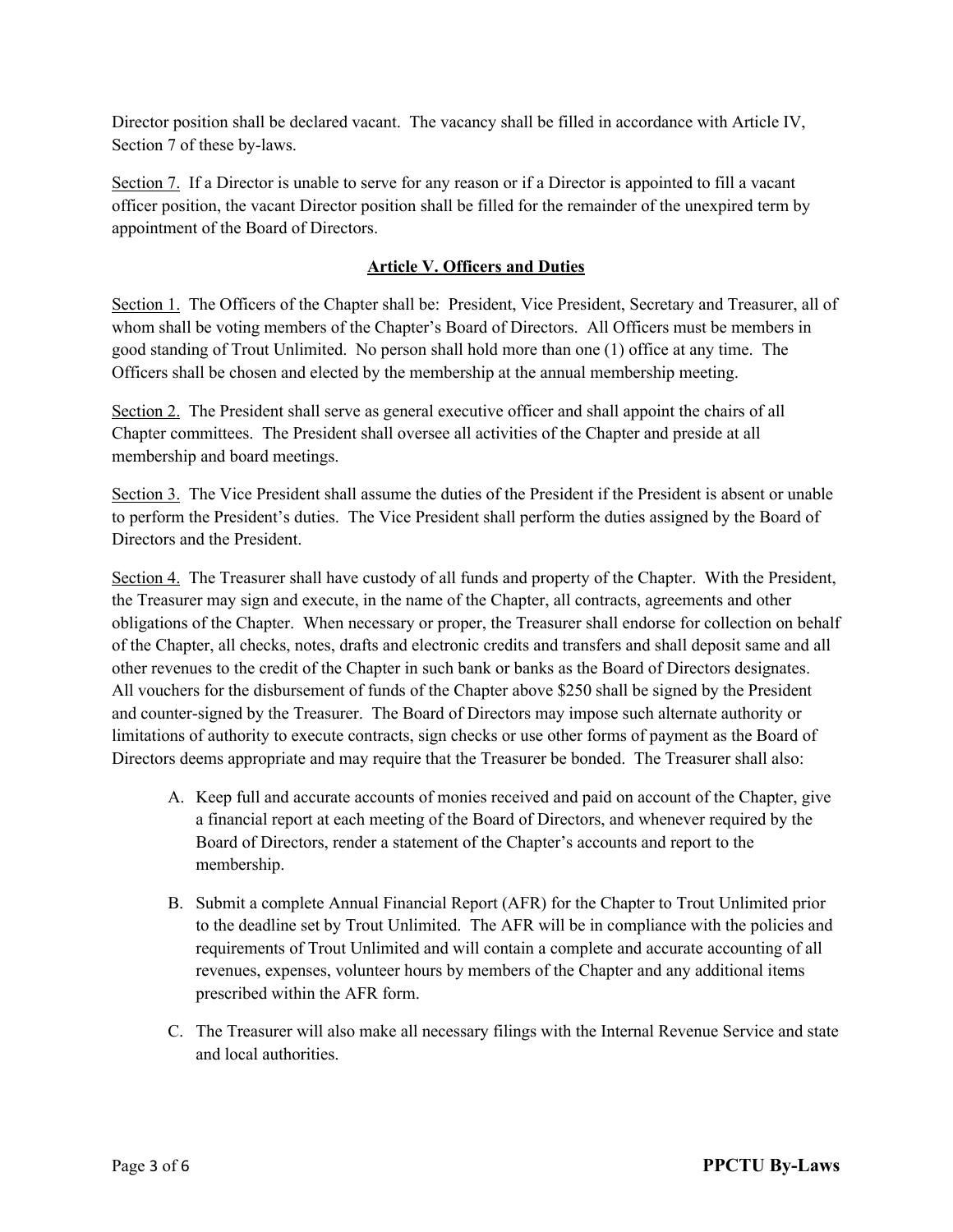D. Upon request, permit access to the Chapter's books, records and accounts by any Chapter Officer, Director or designated representative of the State Council and/or Trout Unlimited.

Section 5. The Secretary shall keep the minutes of all meetings of the Board of Directors and the general membership and keep an accurate and current record of all Chapter memberships. The Secretary shall assist the Treasurer in preparing the AFR form. The Secretary shall send all required notices to members of the Chapter, as required by these by-laws or otherwise. Notice may be in writing or by electronic communications, including fax, electronic mail or by posting on the Chapter's web-site. The Secretary shall also maintain the correspondence of the Chapter.

Section 6. Additional Vice President positions will assist the President and the Board of Directors as necessary in the general administration of the Chapter. The Vice President positions will be: Vice President, Membership; Vice President, Communications; Vice President, Education; Vice President, Conservation; Vice President, Financial Development; Vice President, Programs; Vice President, Government Affairs and Vice President, Publicity.

Section 7. The duties of the Vice Presidential officers are as follows:

- A. **Membership:** Membership recruitment and retention programs, maintaining an accurate membership roster, and for other facets of membership services.
- B. **Communications:** Publishing and delivering to the members a Chapter newsletter at a frequency determined by the Board of Directors, develop and maintenance of Chapter website.
- C. **Education:** Organize and develop the Chapter's educational programs and events.
- D. **Conservation:** Responsible for initiating and planning habitat improvement projects, liaison and coordination with government authorities and reporting on said projects and activities.
- E. **Financial Development:** Responsible for the development and coordination of fund raising activities and events.
- F. **Programs:** Serve in the specific capacity of coordinating the Chapter's membership meeting programs.
- G. **Government Affairs:** Coordinate all communications with political leaders, governmental agencies and private groups, as well as provide timely updates on relevant legislation and other issues affecting the cold water resources.
- H. **Publicity:** Responsible for public relations, press releases with local, regional and national media outlets and membership announcements.

# **Article VI. Election, Term, Vacancy**

Section 1. The Chapter Officers shall be elected for two-year terms. No officer shall serve more than two (2) consecutive two-year terms in the same office, but an officer may again hold the same office after a one-year period out of office.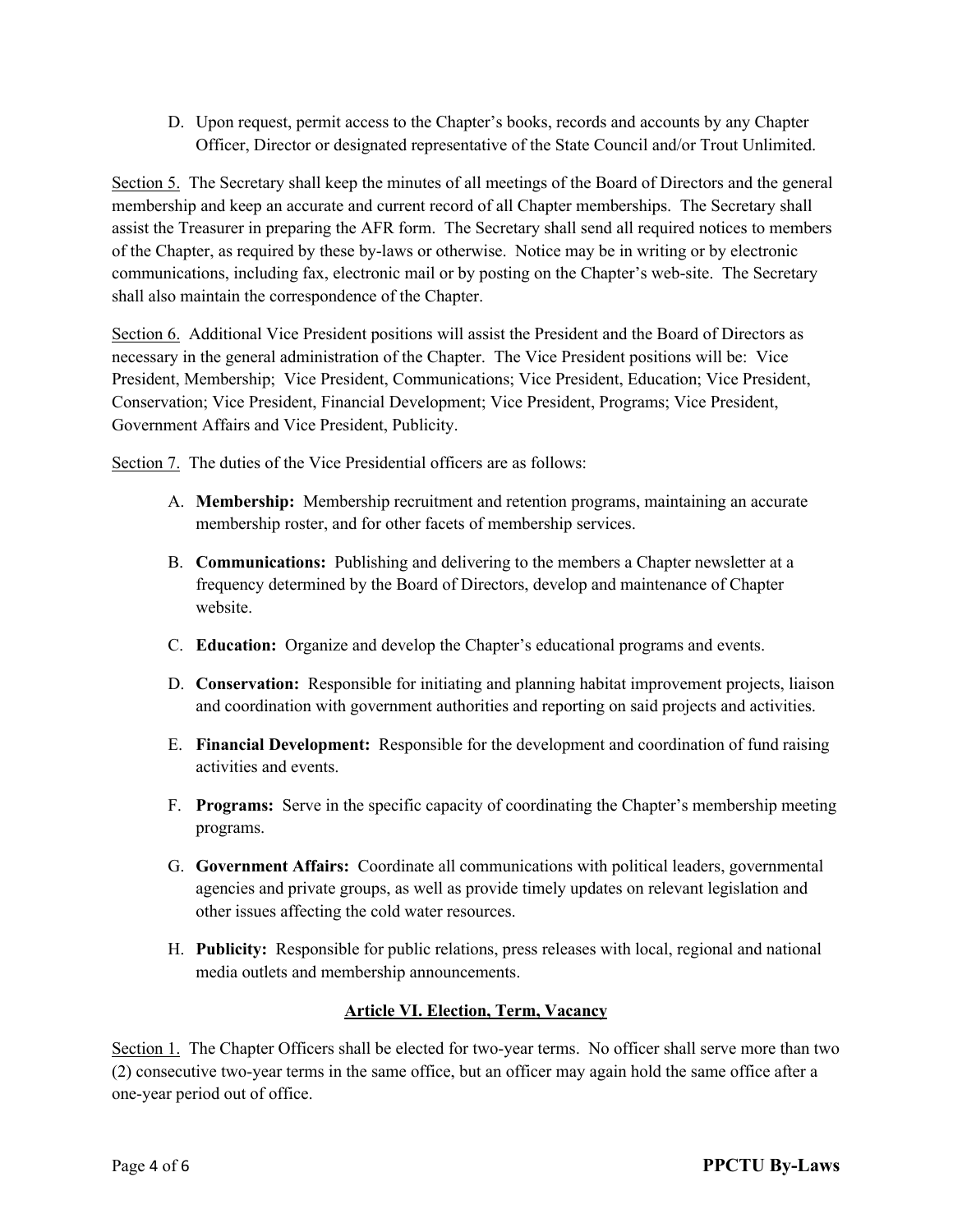Section 2. In the event of a vacancy in any office, the Board of Directors shall appoint an individual to serve until the next regularly scheduled election.

Section 3. A majority vote of those Chapter members in good standing present at the annual business meeting will sufficient to elect all Officers and Directors.

Section 4. The Nominating Committee shall nominate members for each elected office, nominations may also be made from the floor at the Annual Meeting.

### **Article VII. Committees**

Section 1. The Chapter may establish standing committees, whose members shall be appointed by the chair of each committee:

- **A. Membership:** This committee is responsible for membership services, membership lists and efforts to recruit and retain members.
- **B. Communications:** This committee is responsible for the Chapter web-site and newsletter.
- **C. Education:** This committee is responsible for education programs and youth activities.
- **D. Conservation:** This committee is responsible for activities and projects that directly support Trout Unlimited's conservation agenda.
- **E. Financial Development:** This committee is responsible for Chapter fundraising.
- **F. Programs:** This committee is responsible for Chapter and membership meeting speaker programs.
- **G. Government Affairs:** This committee is responsible for developing relationships with governmental agencies and communicating legislative matters to the Chapter.
- **H. Publicity:** This committee is responsible for public relations of the Chapter.
- I. **Nominating:** This committee shall assist the Board of Directors and Officers with leadership development and submit a slate of candidates for elections.

Section 2. Additional standing or ad hoc committees may be established from time to time by the President or the Board of Directors.

#### **Article VIII. Fiscal Year**

Section 1. The Chapter's fiscal year shall be the same as that of Trout Unlimited.

#### **Article IX. Amendment of By-Laws**

Section 1. These Chapter by-laws may be amended by any Annual Meeting or Special Meeting if at least the lesser of thirty (30) chapter members or ten percent (10%) of the Chapter's members are present. Amendment of the by-laws shall require a two-thirds vote of those present and voting. Only current members of Trout Unlimited shall be permitted to vote. Any amendment to these by-laws shall be